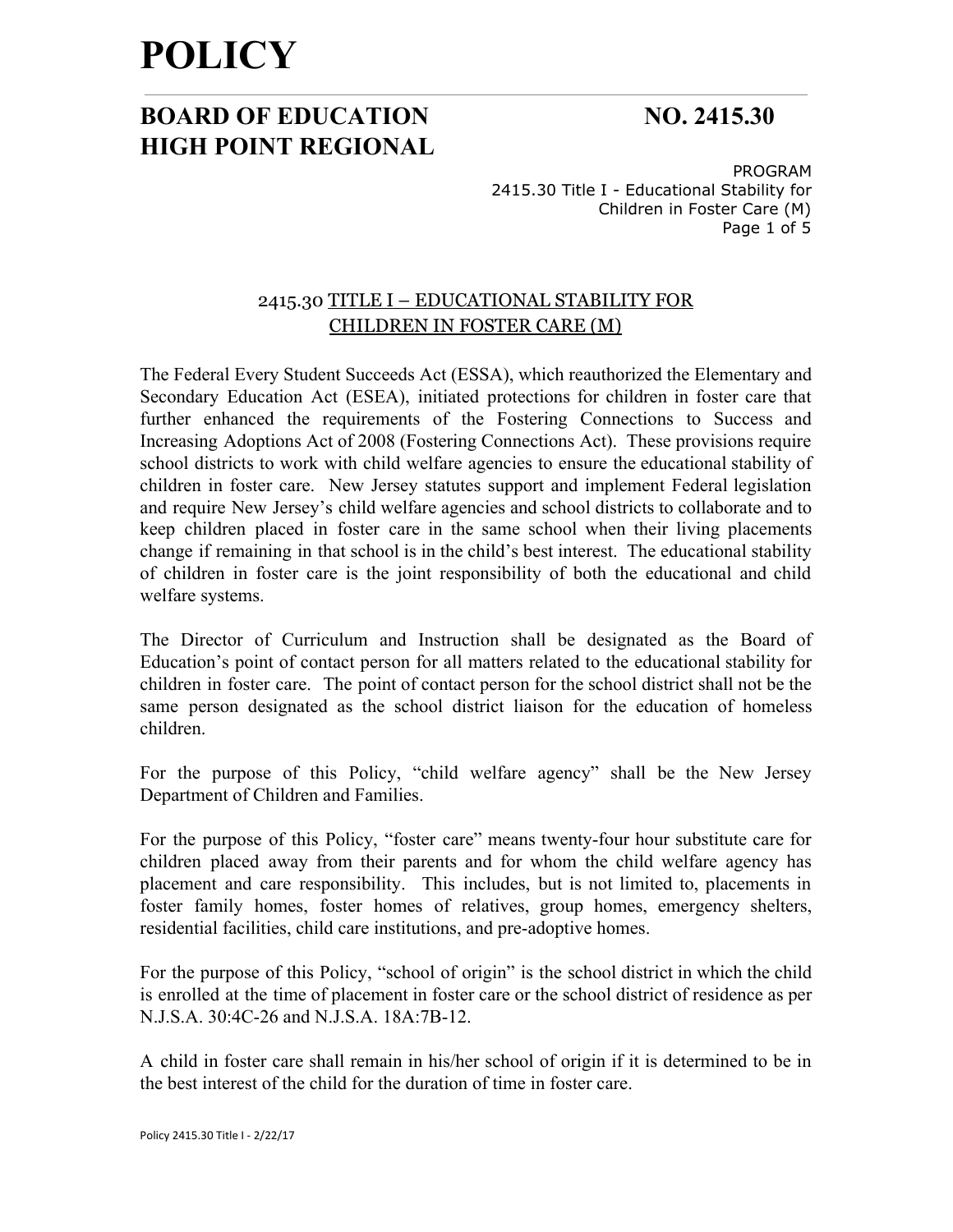## **BOARD OF EDUCATION NO. 2415.30 HIGH POINT REGIONAL**

PROGRAM 2415.30 Title I - Educational Stability for Children in Foster Care (M) Page 2 of 5

If a student attending the school district in accordance with the provisions of N.J.S.A. 18A:38-1 et seq. is placed in foster care, the school district contact person will collaborate with child welfare agencies to determine whether it is in the child's best interest to remain in the school district taking into consideration all factors relating to the child's best interest. These factors shall include the appropriateness of the current educational setting and proximity of placement (ESEA Section  $1111(g)(1)(E)(i)$ ). These factors may include, but are not limited to:

- 1. Preferences of the child;
- 2. Preferences of the child's parent(s) or educational decision maker(s);
- 3. The child's attachment to the school, including meaningful relationships with staff and peers;
- 4. The proximity of the resource family home to the child's present school;
- 5. The age and grade level of the child as it relates to the other best-interest factors;
- 6. The needs of the child, including social adjustment and well-being;
- 7. The child's performance, continuity of education, and engagement in the school the child presently attends;
- 8. The child's special education programming if the child is classified;
- 9. The point of time in the school year;
- 10. The child's permanency goal and likelihood of reunification;
- 11. The anticipated duration of the placement;
- 12. Placement of the child's sibling(s);
- 13. Influence of the school climate on the child, including safety;
- 14. The availability and quality of the services in the school to meet the child's educational and socioemotional needs;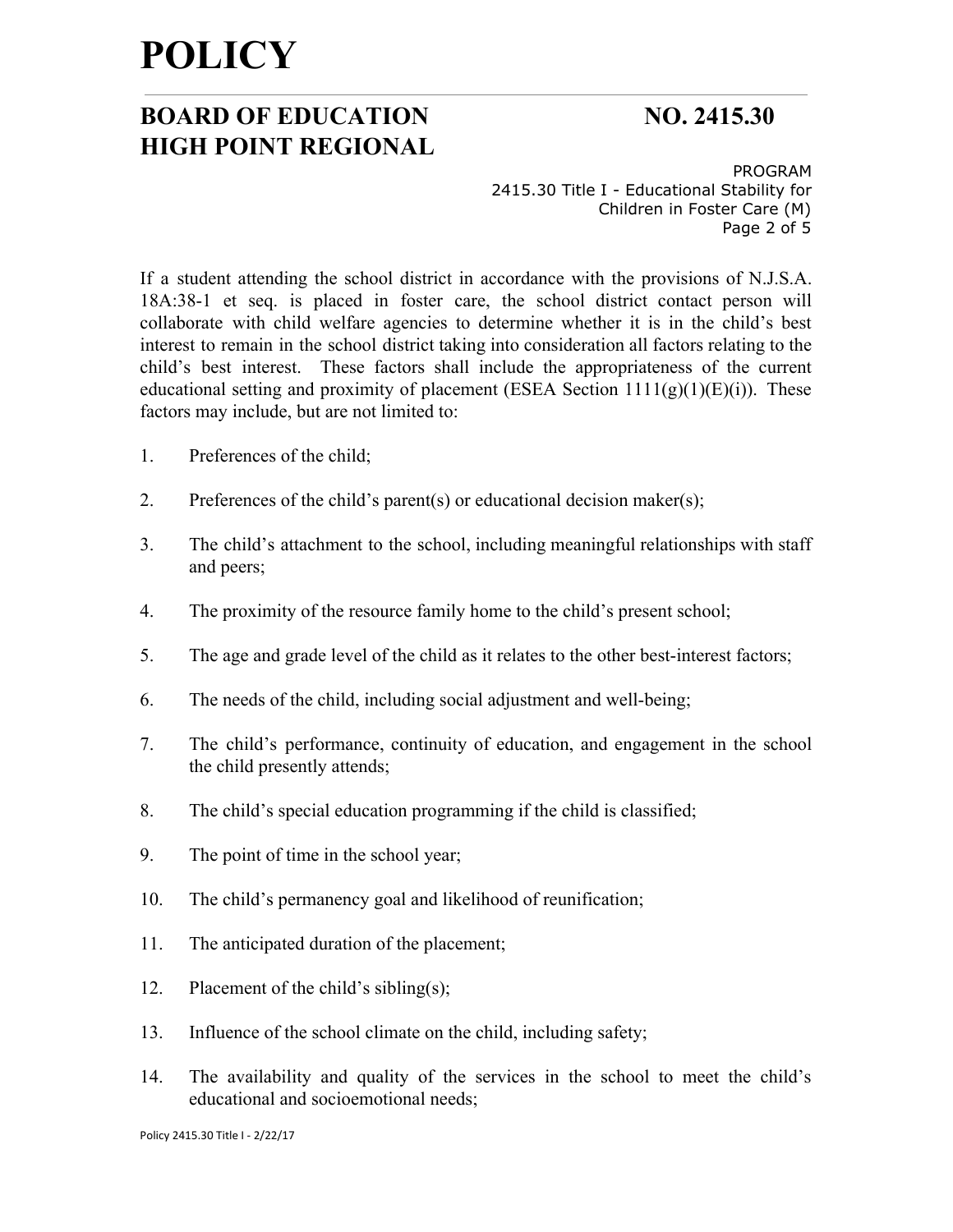## **BOARD OF EDUCATION NO. 2415.30 HIGH POINT REGIONAL**

PROGRAM 2415.30 Title I - Educational Stability for Children in Foster Care (M) Page 3 of 5

- 15. History of school transfers and how they have impacted the child;
- 16. How the length of the commute would impact the child, based on the child's developmental stage;
- 17. Whether the child is a student with a disability under the Individuals with Disabilities Act (IDEA) who is receiving special education and related services or a student with a disability under Section 504 who is receiving special education or related aids and services and, if so, the availability of those required services in a school other than the school of origin; and
- 18. Whether the child is an English language learner (ELL) and is receiving language services, and, if so, the availability of those required services in a school other than the school of origin, consistent with Title VI and the Equal Educational Opportunities Act of 1974 (EEOA).

The school district's point of contact person will discuss these factors and will make every effort to gather meaningful input and participation from the relevant parties, including appropriate school personnel, in the best-interest determination.

Eligible students with disabilities retain their right to receive a free appropriate public education in the least restrictive environment. When making a best-interest determination regarding the educational placement of a student with a disability under IDEA and Section 504, the Board must ensure that all required special education and related services are provided in the least restrictive placement where the child's unique needs, as described in the student's Individualized Education Program (IEP) or Section 504 Plan, can be met. The school district will identify and assess all potential ELL students and provide all ELL students, including ELL students in foster care, with a language assistance program that is educationally sound and proven successful. When a best-interest determination is made for an ELL student in foster care, the Board of Education will comply with its obligations under Title VI and the EEOA.

To the extent feasible, a child shall remain in his/her school of origin until a final best-interest determination is made. The child welfare agency will notify the school district of origin of the child's school placement after collaboration with the Board of Education's point of contact person and after the child's best-interest determination has been made. If a change of school is recommended by the child welfare agency, the new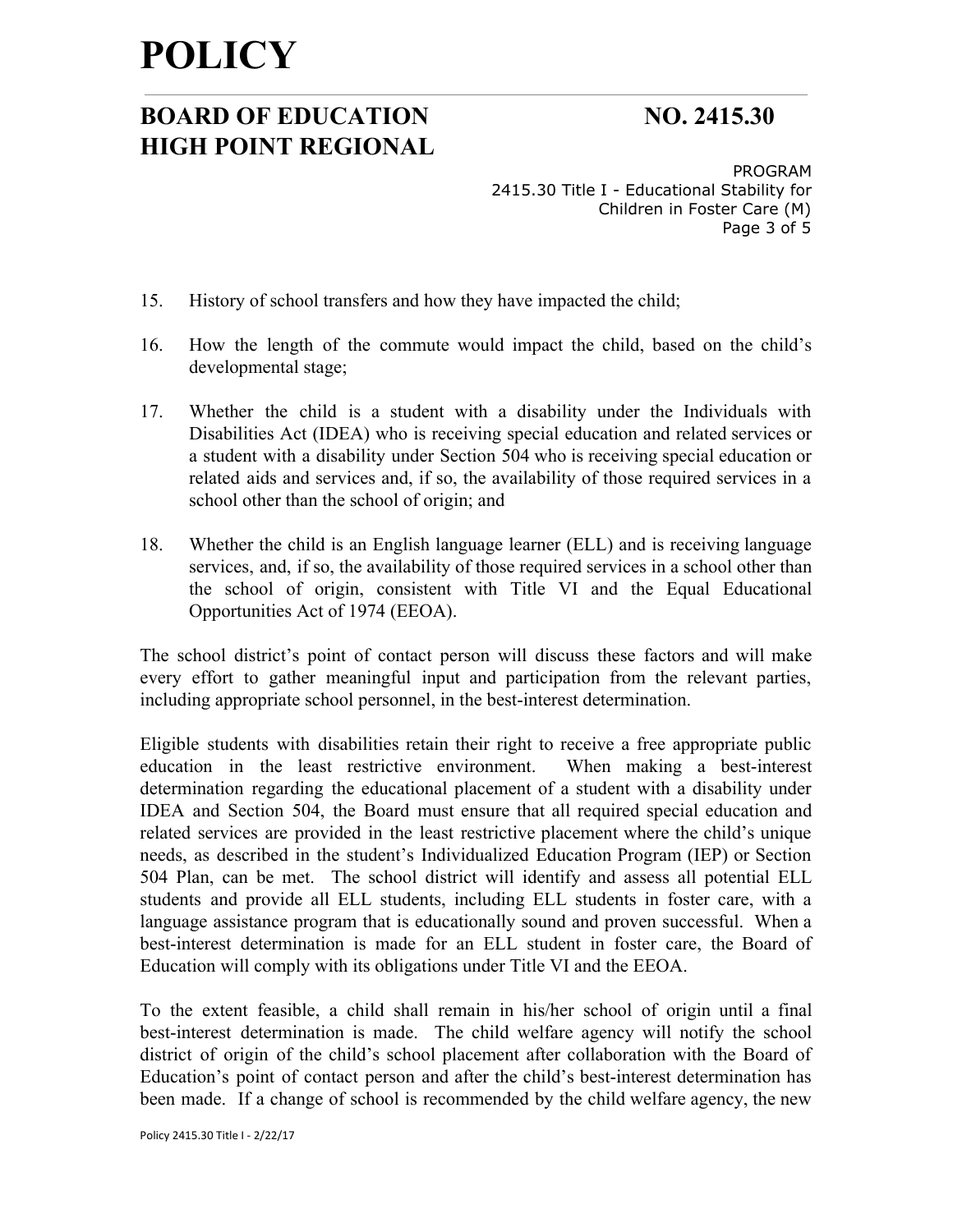## **BOARD OF EDUCATION NO. 2415.30 HIGH POINT REGIONAL**

PROGRAM 2415.30 Title I - Educational Stability for Children in Foster Care (M) Page 4 of 5

school shall immediately contact the school of origin to obtain relevant academic and other records of the foster care child. The financial responsibility for the payment of tuition for a foster care child placed outside the school district of origin and attending school outside the school district of origin shall be determined by the Commissioner of Education in accordance with N.J.S.A. 18A:7B-12 – Determination of District of Residence.

A foster care child who has been placed in this district and exits foster care during the school year may be permitted to continue in this school district for the remainder of the school year.

In the event there is a disagreement regarding school placement for a child in foster care, the school district will comply with the legal requirements for resolving the dispute. A parent can appeal a best-interest determination whenever the child changes schools.

Children placed in foster care outside the school district of origin, attending a school in that district, will be provided transportation to and from school in accordance with N.J.A.C. 6A:27-6.1 et seq. and the Transportation Policy of that district. The district of origin is financially responsible for transportation costs to and from school.

Children placed in foster care outside the school district of origin, but remaining in a school within the school district of origin, shall receive transportation to and from school on a "cost-efficient" manner and in accordance with Section 475(4)(A) of the Social Security Act for the duration of the time the child is in foster care. The district of origin is financially responsible for transportation costs to and from school.

The cost of transportation shall not be considered when determining the best interest of the child.

Section 475(4)(A) of the Social Security Act provides guidance on "cost-effective" transportation as it relates to the cost of reasonable travel for foster care children placed outside the school district of origin to their school of origin indicating: the child may be dropped off at a bus stop just within the school district of origin to be transported to a school in the district of origin; the school district may offer a public transportation option; the foster care parents or other families may be willing to drive the child to school in the school district of origin; the school district may utilize pre-existing bus routes or stops close to the out-of-district foster care placement that cross school district boundaries; or